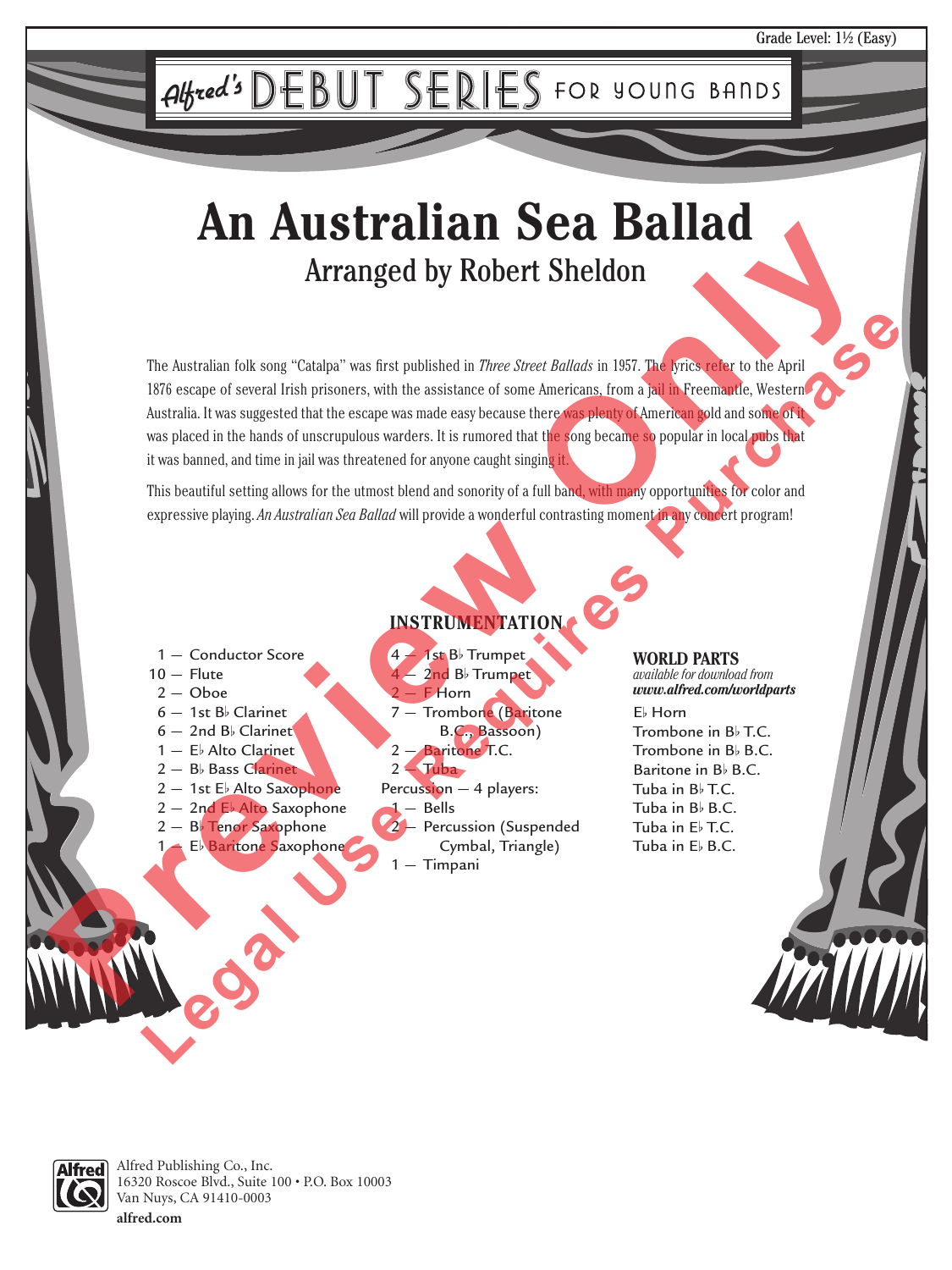# An Australian Sea Ballad

Based on the folk song "Catalpa"

#### CONDUCTOR SCORE Duration - 2:30





 $\begin{pmatrix} 2 \\ 1 \\ 1 \end{pmatrix}$ Purchase a full-length<br>performance recording!<br>**alfred.com/downloads**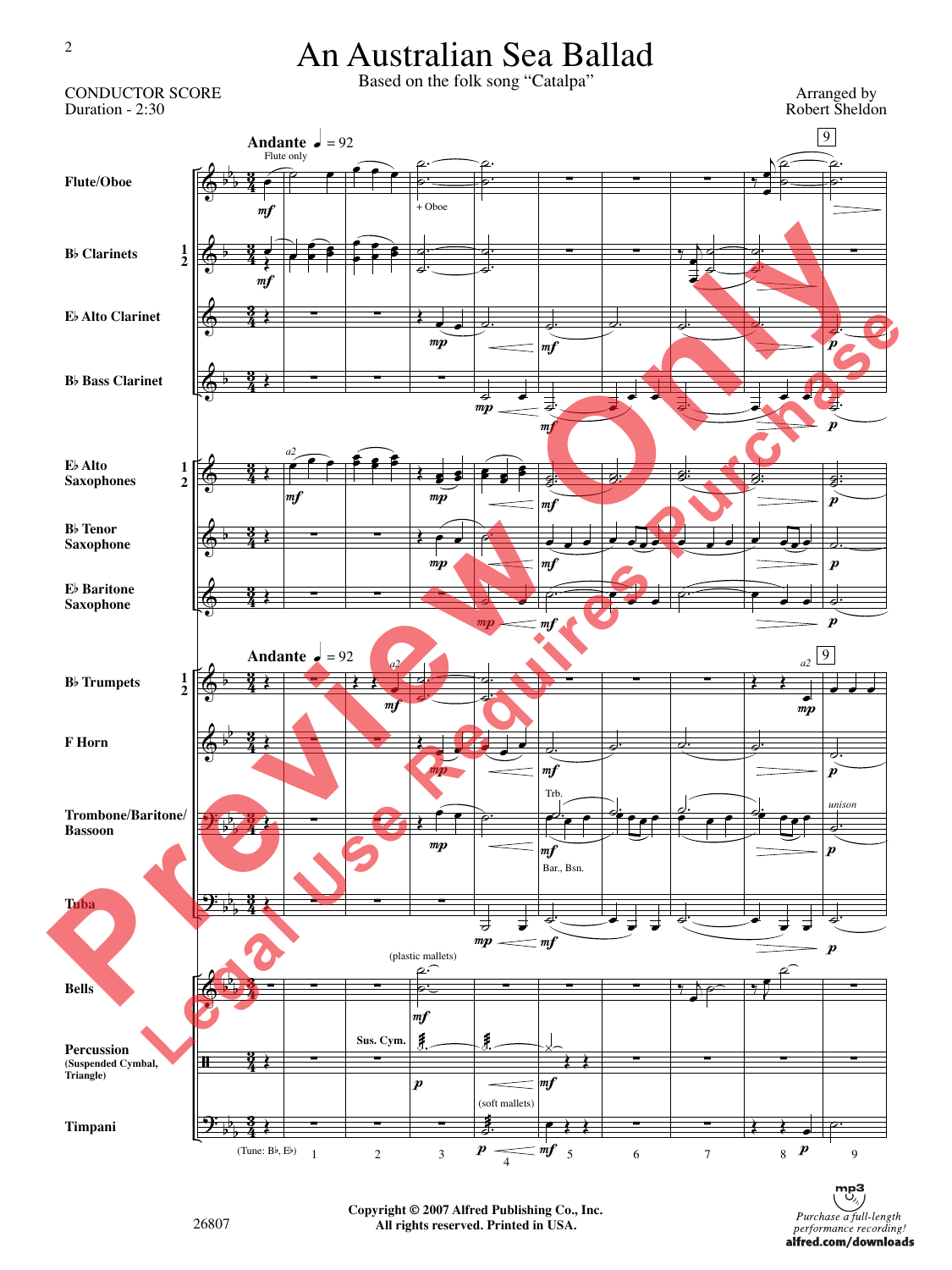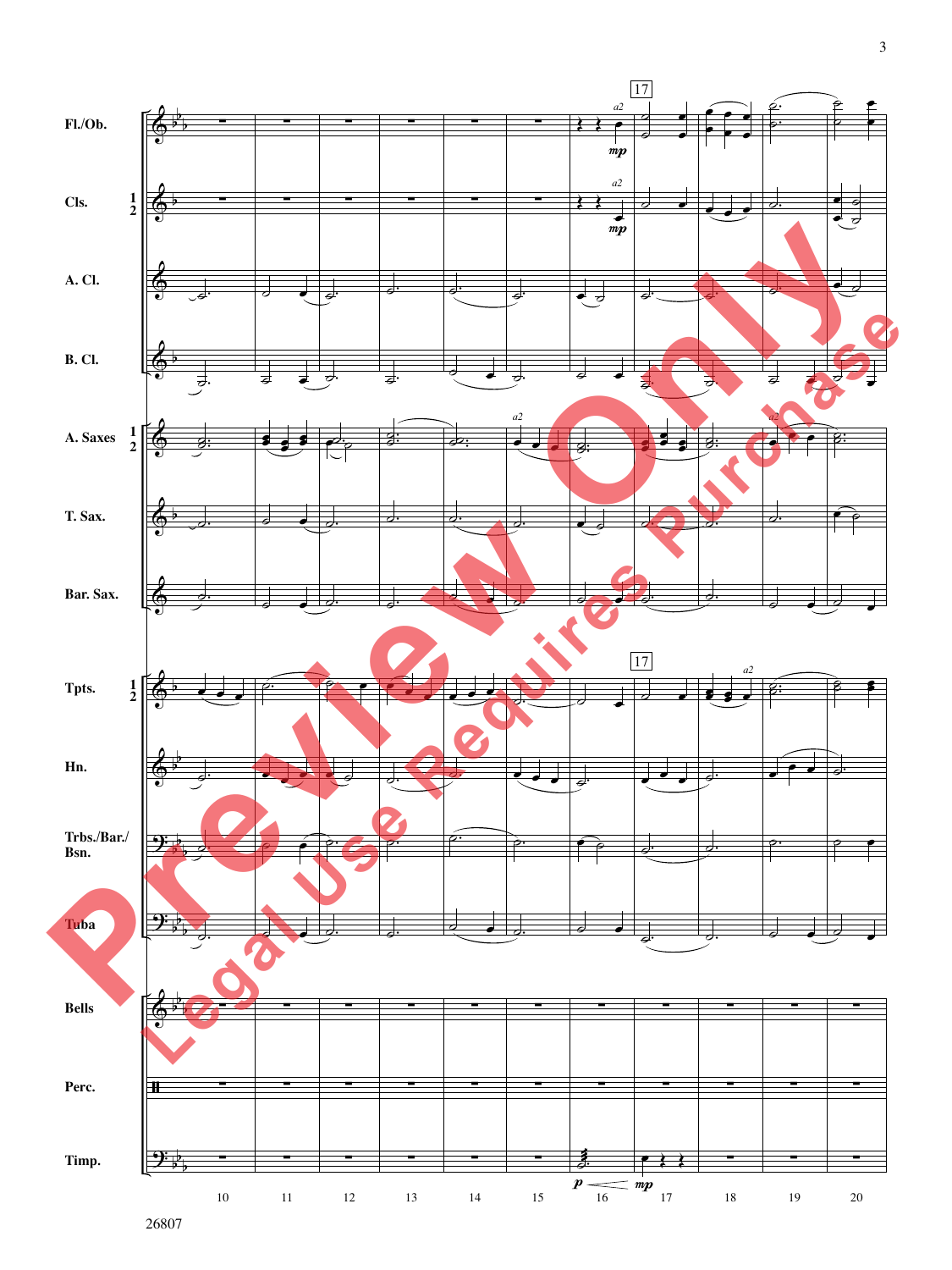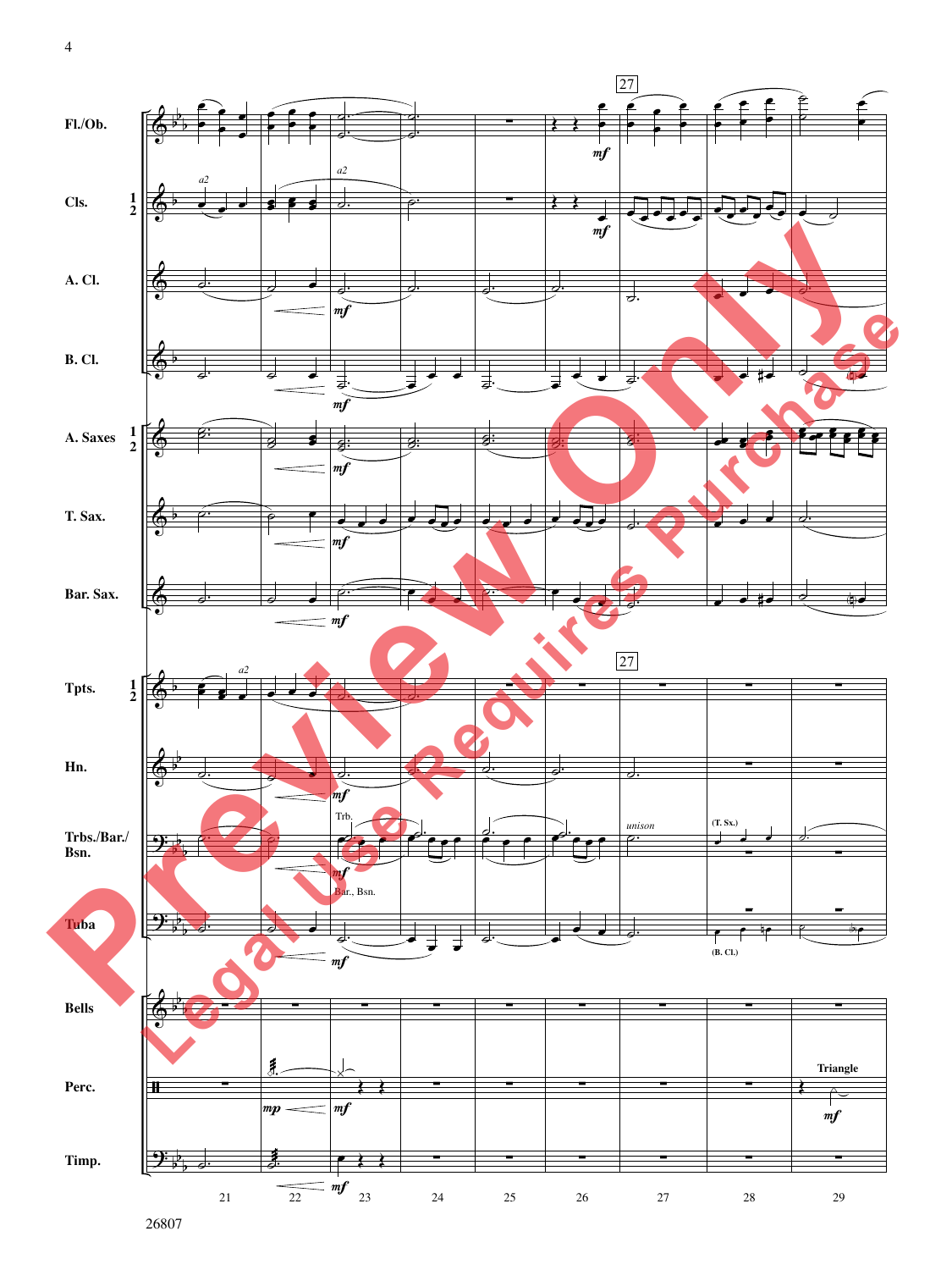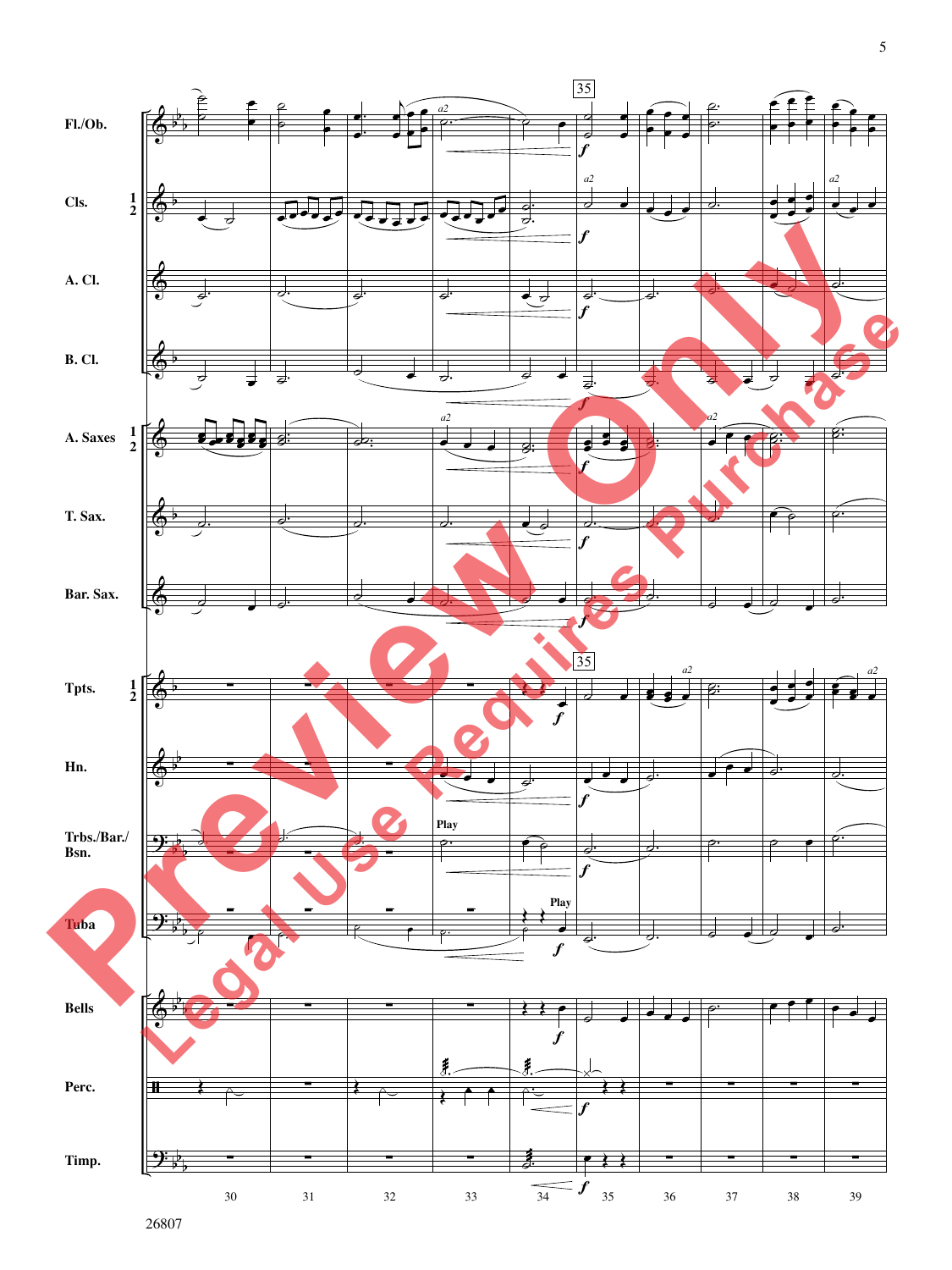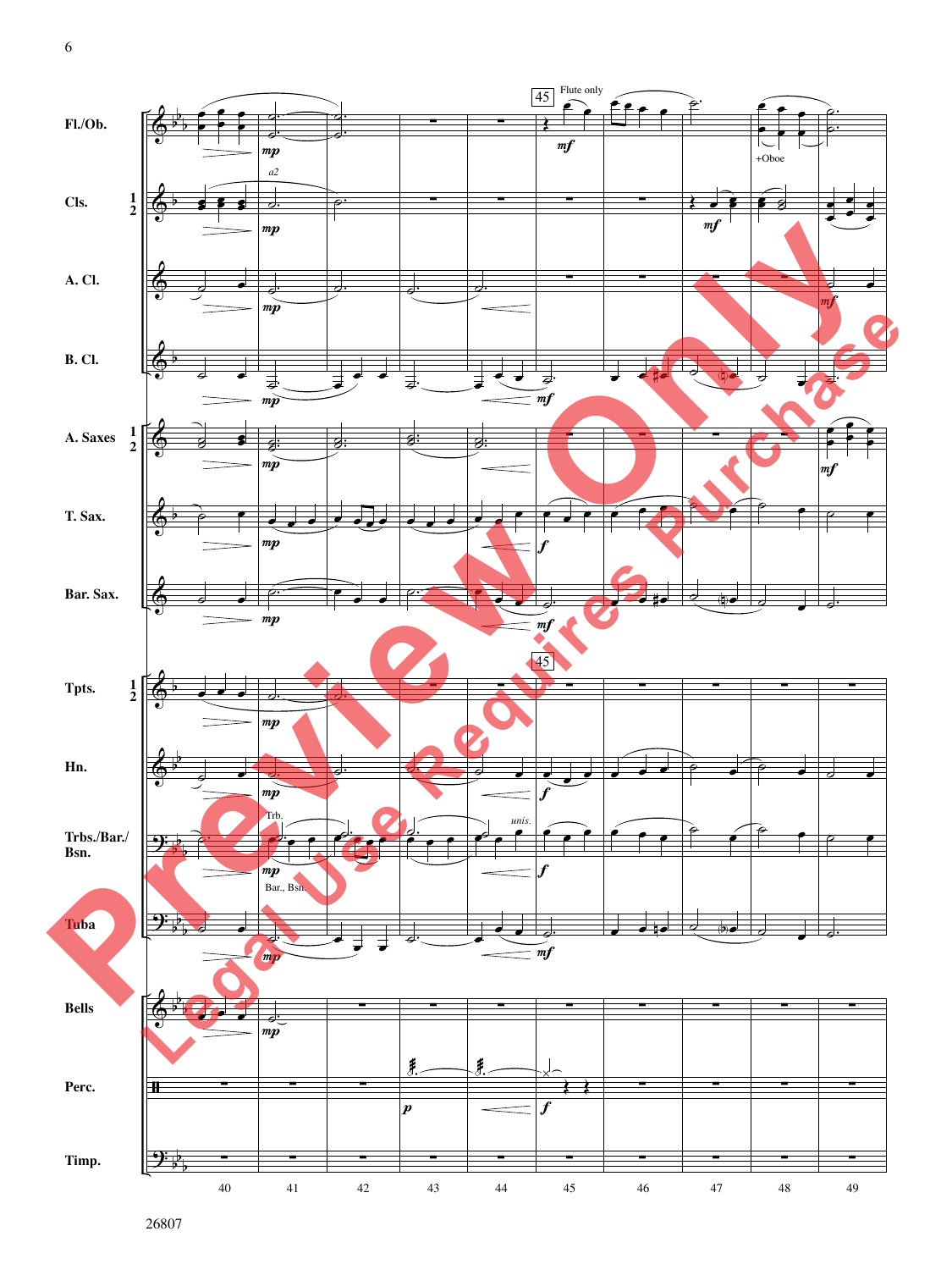